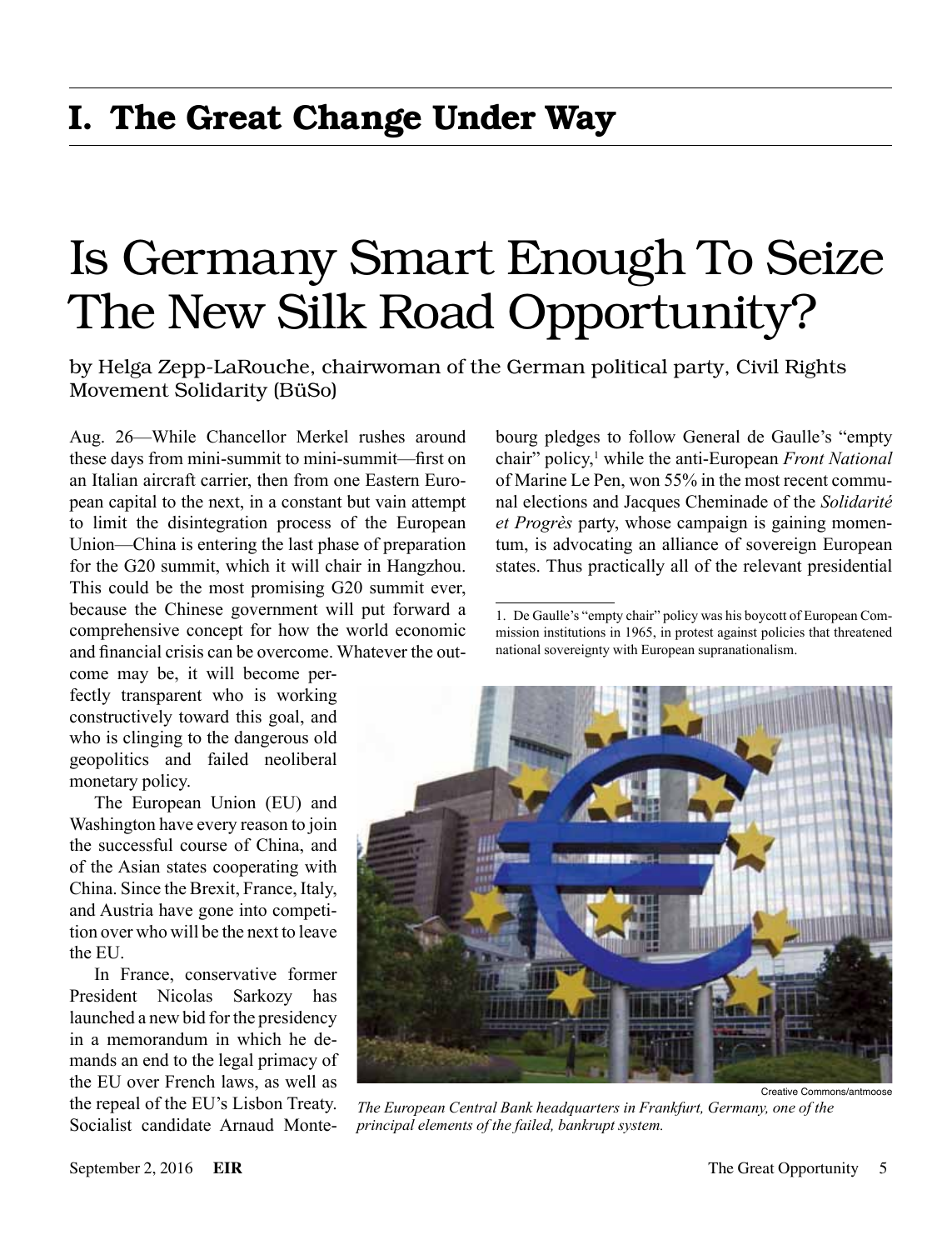

https://www.bundeskanzlerin.de

*The EU is careening toward dissolution as its members cling to geopolitics and associated bankrupt monetary policy. The "Big 3" of the EU, from left, François Hollande, President of France, Prime Minister of Italy Matteo Renzi, and Chancellor of Germany Angela Merkel in a press conference aboard the Italian helicopter carrier Giuseppe Garibaldi after their Aug. 22, 2016 summit.*

candidates are positioning themselves against the EU.

In Italy, Prime Minister Matteo Renzi is quaking at the prospect of the October referendum on the constitution, in whose wake the anti-EU Five Star Movement (M5S) could win new elections held soon afterwards.

The next government in Austria will likely be led by the anti-EU Freedom Party of Austria (FPÖ).

Another aspect of the EU's disintegration process was manifest during Merkel's recent visit to the capitals of the Visegrád Group— Hungary, Slovakia, the Czech Republic, and Poland—whose governments vehemently oppose the refugee quotas decreed by the EU and the refugee policy as a whole. Austrian Defense Minister Hans Peter Doskozil called Merkel's policy "irresponsible" and stressed that Austria would not be the "waiting room" for refugees eager to go on to Germany. Hungarian President Orban plans to turn the fence which he had built on Hungary's border into an "insurmount-



German Federal Archives *French President Charles de Gaulle boycotted EU institutions to protest an attempt by the EU to override the sovereignty of France with a supranationalist policy, which forced the EU policy to be withdrawn.*

able wall," which could "stop several hundred thousand people at any given time." Thus, not only is Merkel's "European solution" for the refugee crisis finished, but so also is the Schengen Agreement for movement within Europe without a passport—and with it the basis for the European currency union.

#### **Blame Game of the Clueless**

Given all of these diverse centrifugal forces, the stubbornness with which the pro-EU faction clings to the present EU policy seems divorced from reality in the extreme. Instead of addressing the reasons for the growing opposition, it is responding

to the Brexit vote with a demand for "more Europe," and is plotting behind closed doors to somehow reverse the Brexit. This has even prompted four of the five economics "Wise Men" (the German Council of Economic Experts) to issue a warning, in a joint article in the

> *Frankfurter Allgemeine Zeitung* of Aug. 26, that this approach will only strengthen the centrifugal forces.

Unity didn't even prevail at the mini-summit of the "big three"— Merkel, Hollande, and Renzi—pathetically orchestrated on the island of Ventotene in memory of Altiero Spinelli, one of the "fathers of Europe," and held, symbolically, on an Italian aircraft carrier. Hollande and Renzi, with an eye to the economically desolate situation in their countries, pleaded for programs of capital investment; Merkel countered with the usual austerity programs—as if their appeal were not long since passé.

It has even come to the point of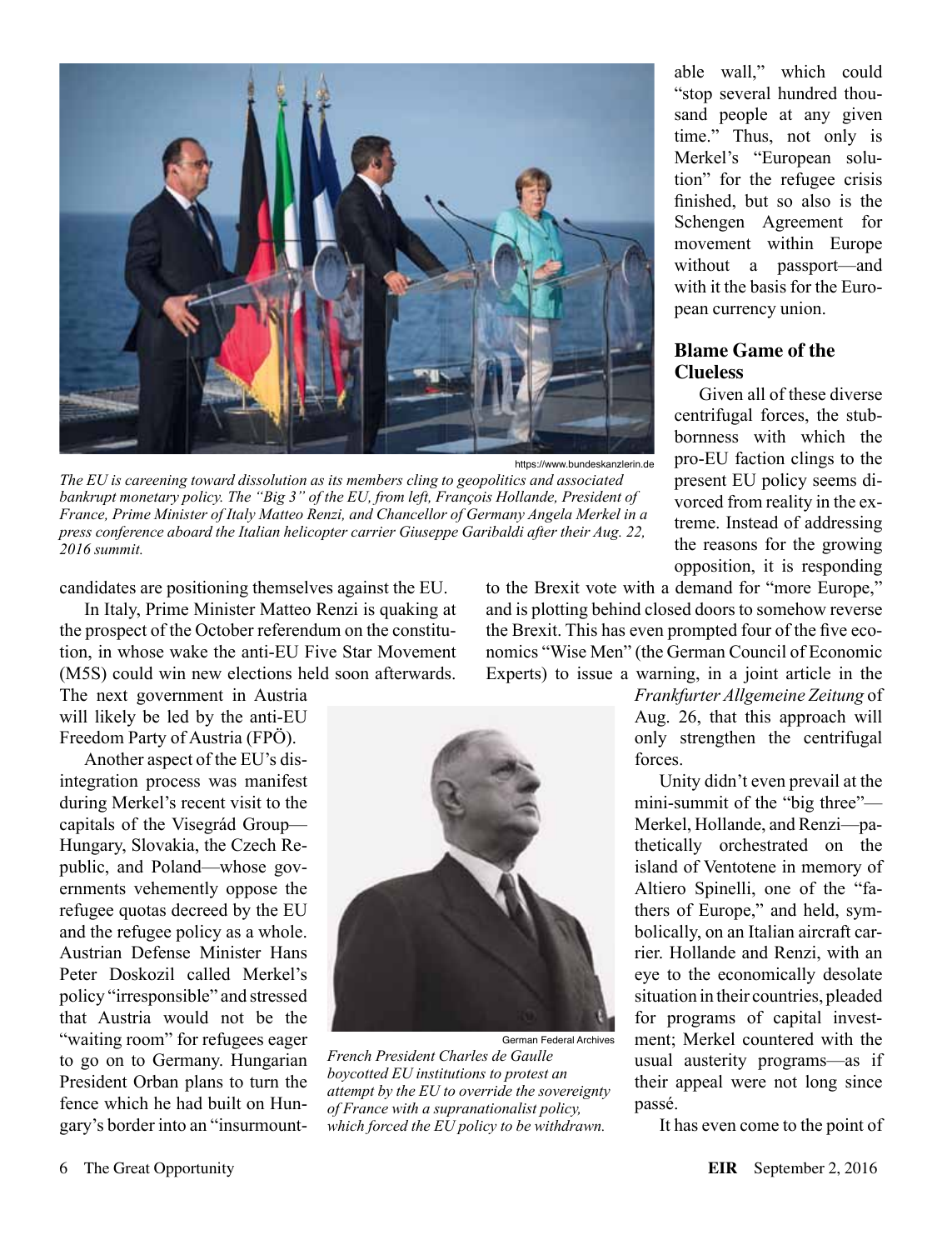public disagreements between European Central Bank head Mario Draghi (whose dubious role in various bailout operations is currently being investigated) and the European Central Bank, on the one side, and John Michael Cryan and Deutsche Bank (the riskiest bank in the world, according to the IMF), together with CDU parliamentarian Wolfgang Bosbach, Volker Wieland of the Five Wise Men, and Bundesbank Board Member Andreas Dombret on the other. Given this, and the fact that Deutsche Bank is suddenly acting as the advocate for depositors and pensioners in light of the "fatal consequences" of negative interest rates, it should be clear: The blame game has begun. Everyone is blaming everyone else for the collapse of the trans-Atlantic financial system, which everyone knows is fast approaching.

Thus the leading representatives of the EU and the governments of the EU member states have developed the blindness typical of those defending an outmoded model in which they have invested their whole identity. The view of the EU from outside Europe has long since changed. The EU used to be considered a model for regional integration by organizations such as ASEAN or the African Union, as well as by those seeking Latin American integration. But starting with the handling of the Greek crisis by the Troika, and then conclusively with the refugee crisis, that is over and done with. These countries consider the EU a failed model. Only extremely oblivious representatives of the EU or EU governments dare these days to talk about "democracy" and "human rights," in light of Frontex's actions against the refugees and the dubious deals on the refugee question.

#### **For the Good of All Mankind**

During the eight years of the Obama Administration, the United States barely got above 1% economic growth per year (by the badly flawed measure of inflation-adjusted GDP). President Franklin D. Roosevelt accomplished as much growth in every one of his first three years in office as Obama has achieved in eight years. And economic growth in the the European Union has been even less than that of the United States in the same timeframe. Meanwhile, China's economic growth went from 9.2% in 2009 to "only" 6.9% in 2015. And in contrast to the casino economy of the trans-Atlantic



censoo.com

*The 200th freight-train from Zhengzhou to Hamburg departed February 2016, the cargo rail service between the two cities having begun in July 2013. Chinese President Xi Jinping has asked all European countries to join in the mutual development of the New Silk Road.*

sector, the real economy in China is by far the largest economic sector, while the speculative domain is virtually negligible.

During the G20 summit on September 4th and 5th in Hangzhou, China will present a carefully worked out concept as to how to create a stable financial architecture, and how the G20 can be transformed from a mechanism for crisis management into a durable alliance of countries that work together for the common good of the entire world. China's intention is to replace a system based on short term profits with a sound economy which relies on innovation for economic growth.

In the three years since he proposed the develop-